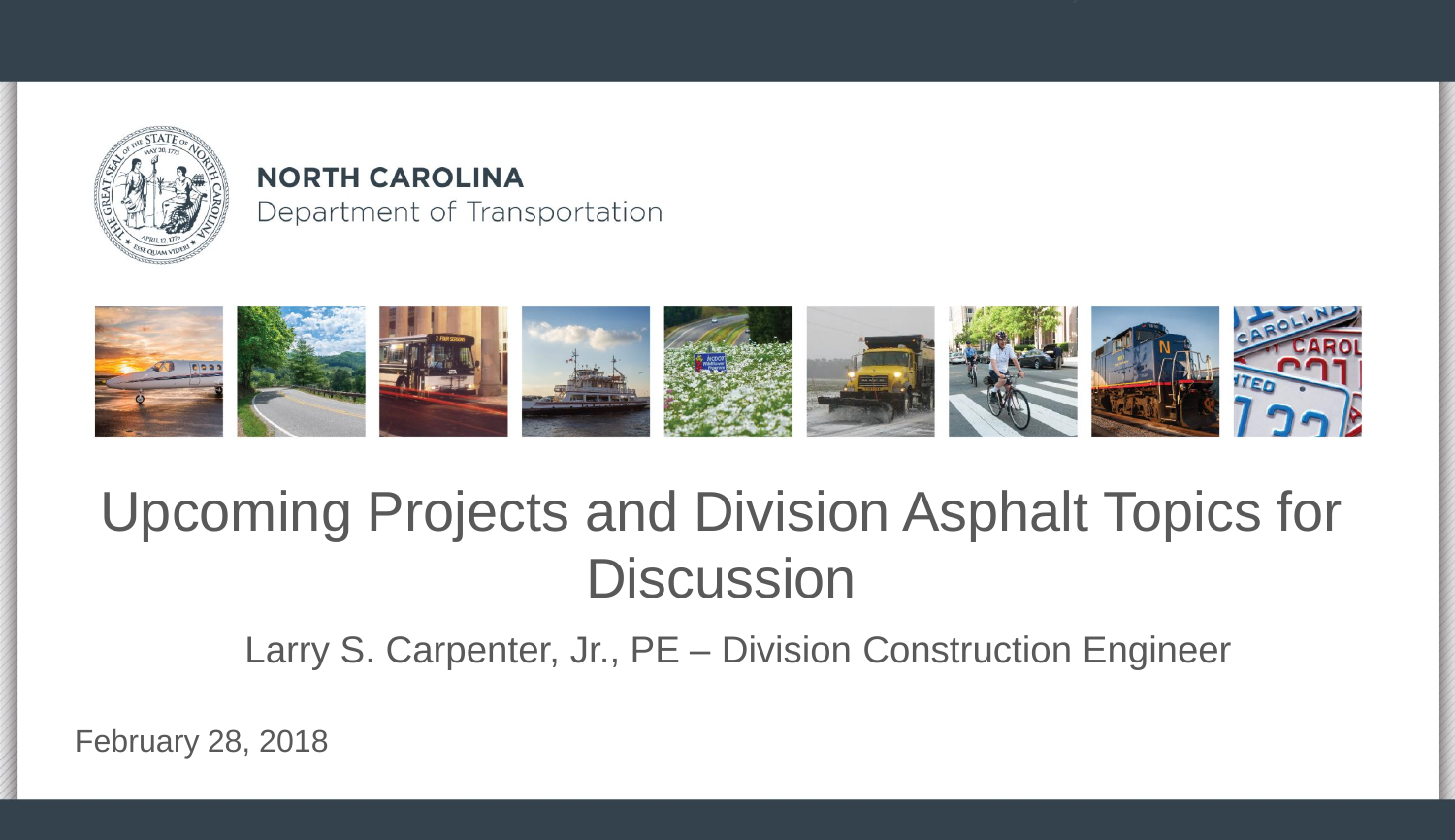### Contract Resurfacing

- FY 2016-17 61.2% complete
- FY 2017-18
	- Let \$ 32.6 Million (April and May 2017)
		- Percent complete 20.7%
- FY 2018-19
	- Let \$18.6 Million (September and October 2017)
		- Percent Complete 0%
	- Plan to let \$ 36 Million (March, April, May )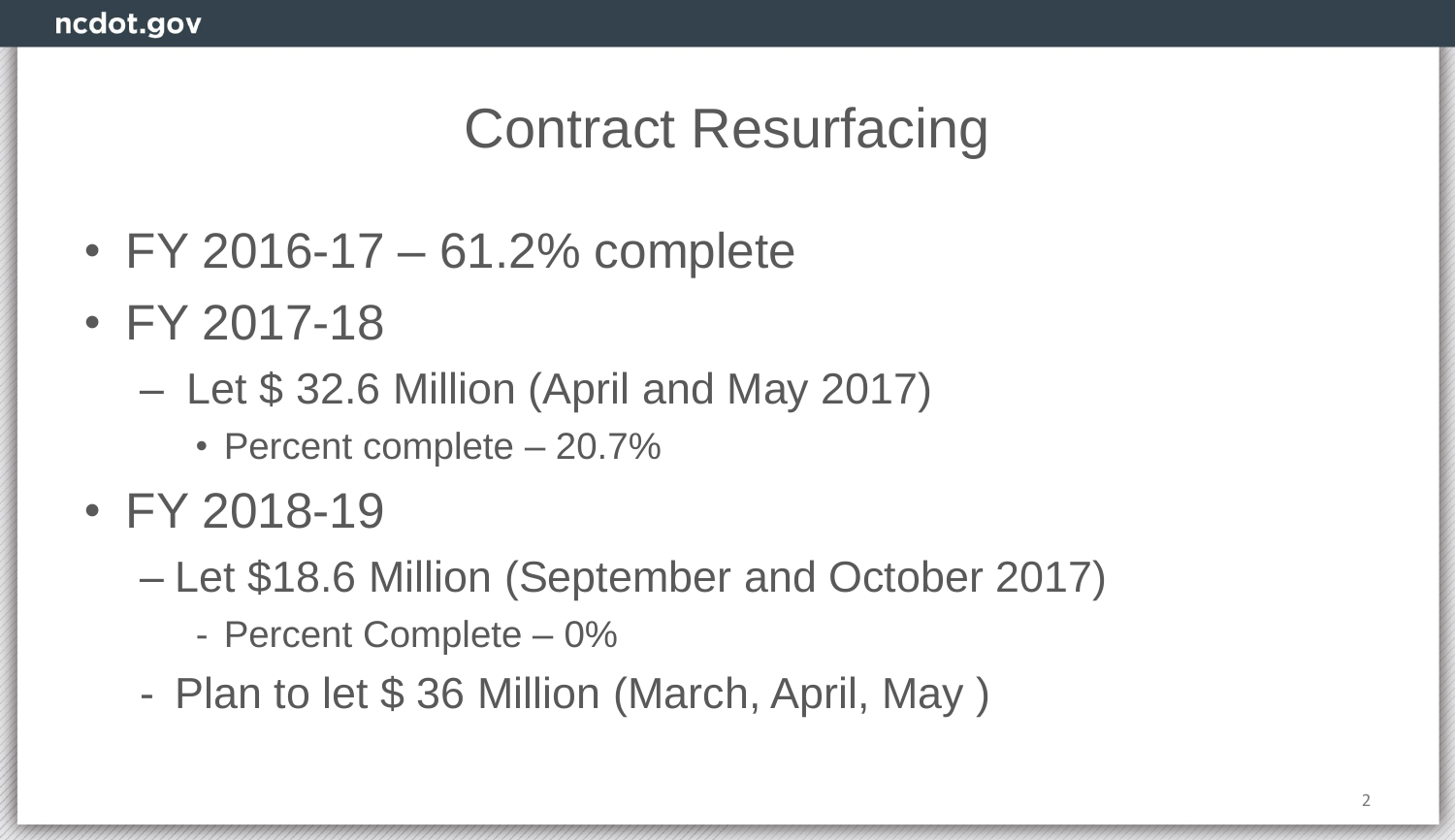## Resurfacing Progress

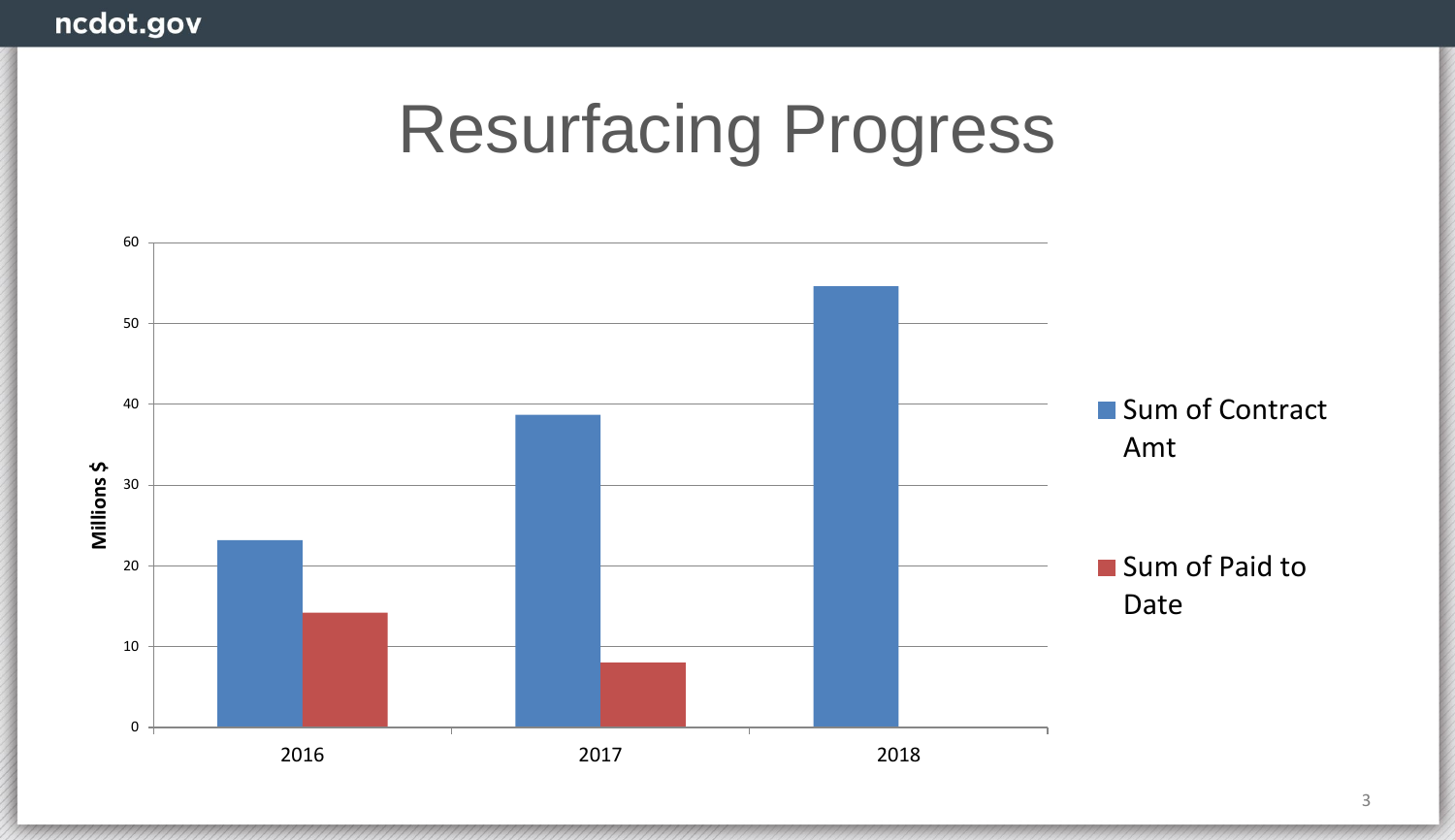### Pavement Preservation

- FY 2017-18
	- $-$  Let \$ 6.25 Million ( $<$  1% complete)
- FY 2018-19
	- Let Jan 2018 \$ 100K Crack Seal
	- Feb 2018 Let \$6.4 Million
		- Microsurfacing and AST
	- March 2018 Let \$900K
		- S4.75A thin overlay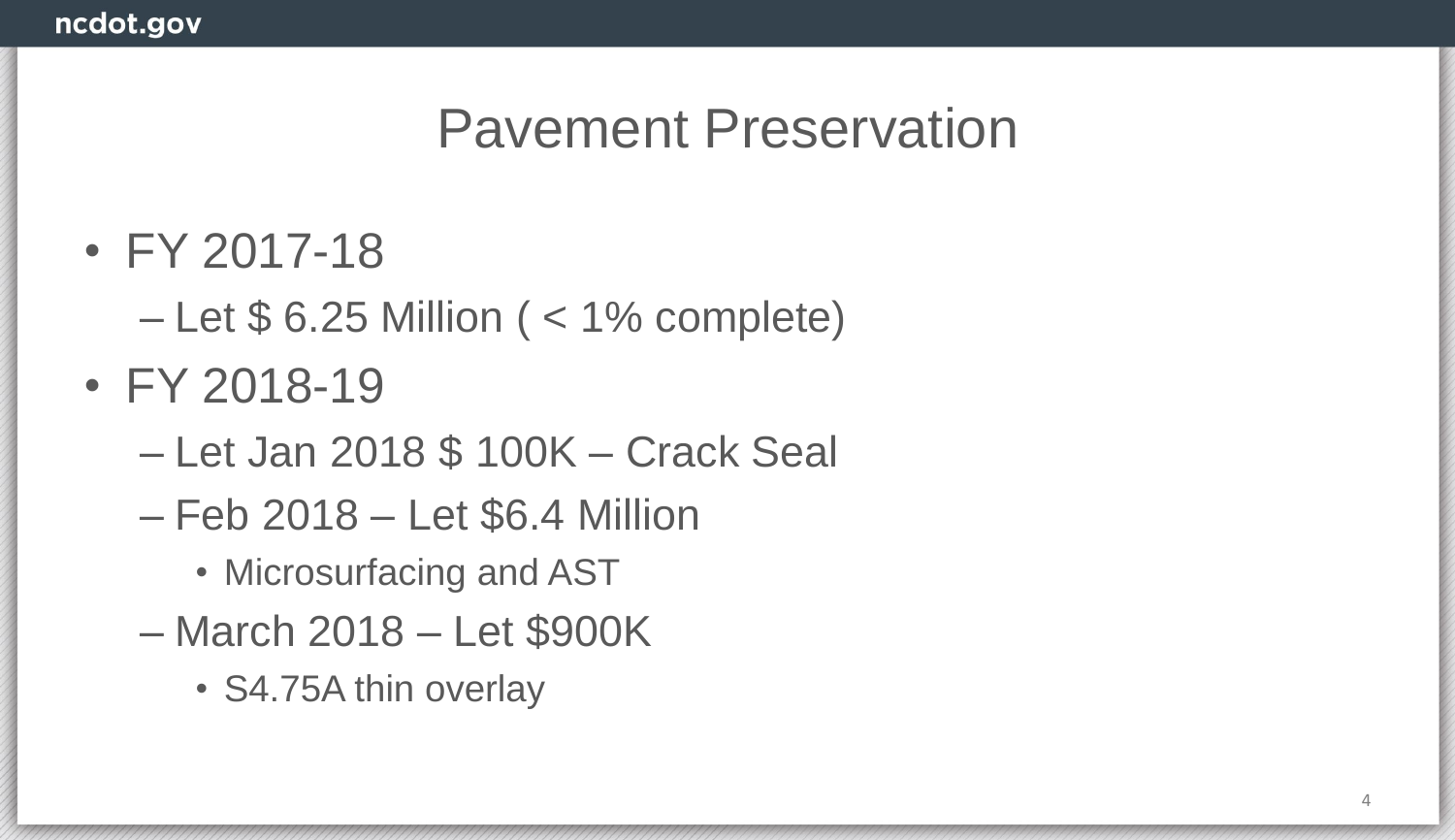## Question to Think About?

*What can NCDOT do to help improve delivery of the resurfacing program*?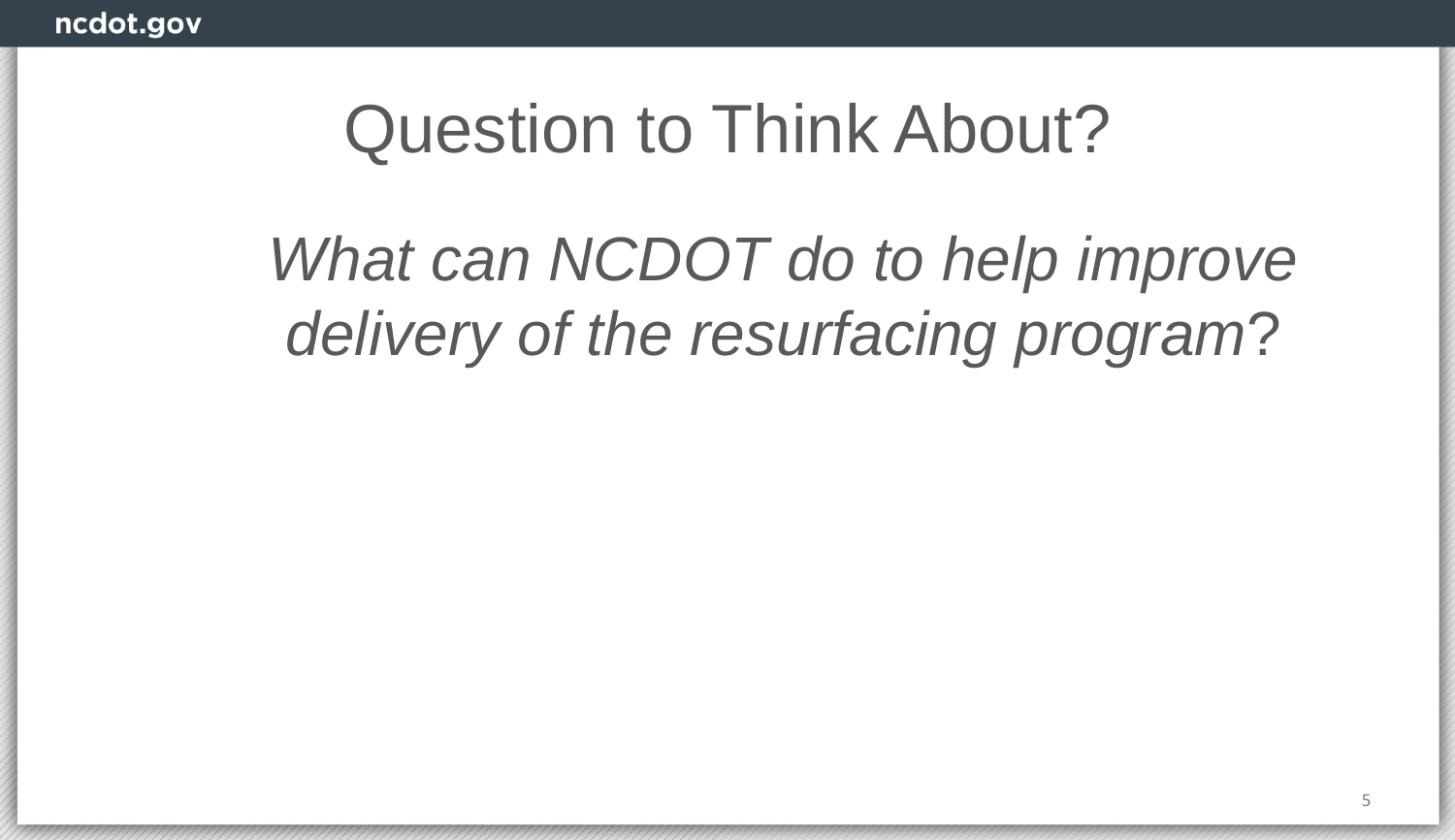## Changes to 2018-19 Contracts

- Contract Time Completion by June 2019
	- Aligns budget expectations with fiscal year.
	- Goal is to spend the resurfacing allocation each fiscal year.
- Pavement Markings
	- Elimination of long life markings under the paving contract.
	- Let separate contract for long life markings.
		- Allows for marking contractor to schedule own work.
		- Larger volume of available work more attractive to the industry.
		- Goal is to improve long life quality.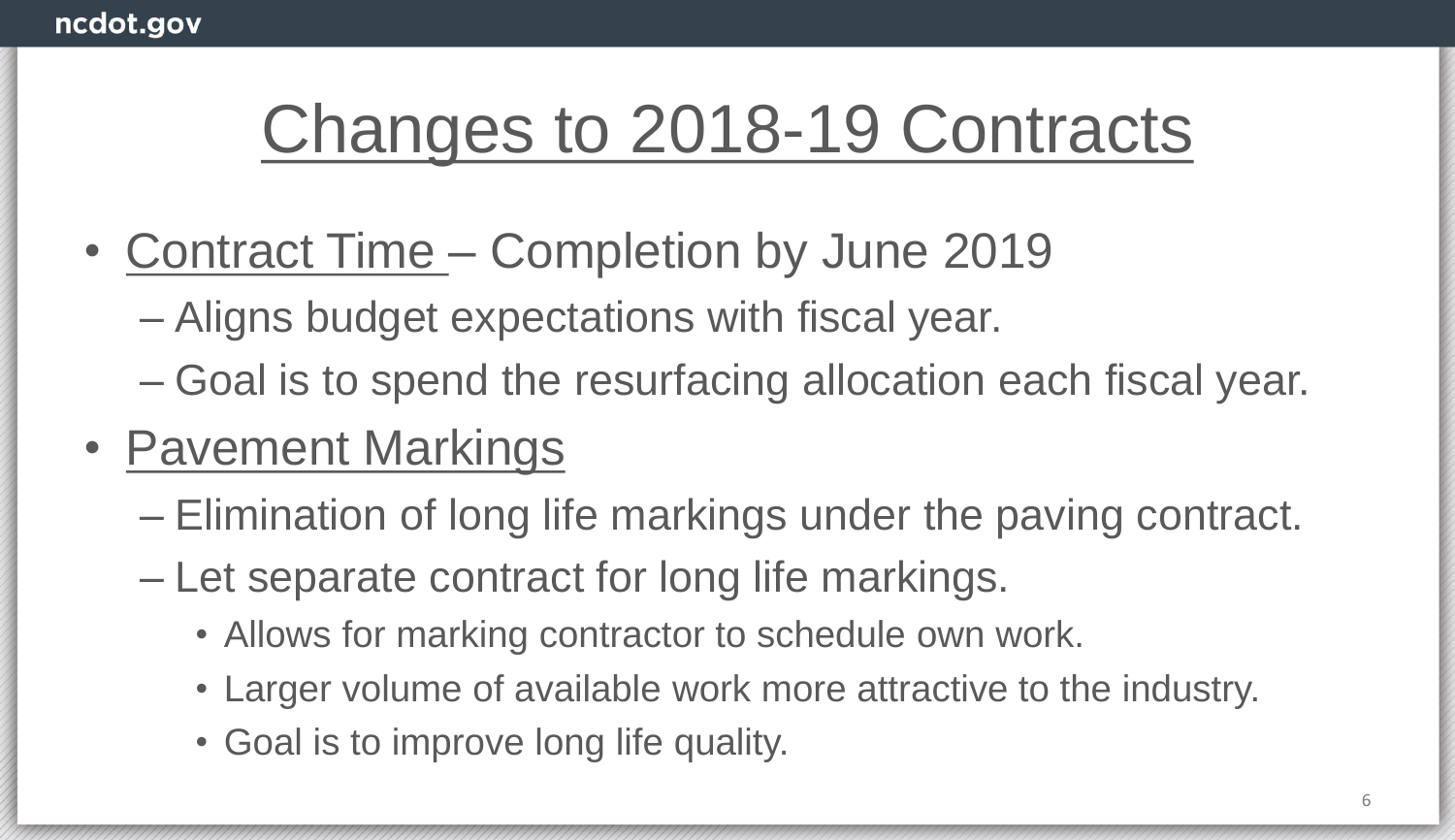## Changes to 2018-19 Contracts

- Elimination of the pavement marking ICT and associated LDs.
	- Contract Admin and tracking issue of centerline and edge line dates.
	- The intent of the ICT did not meet expectations.
	- Now what?
		- Section 1205-3(D) and PSP require that the contractor to place pavement markings within certain time frames.
		- Failure to do so will result in stop work notice on all operations.
			- Discuss with RE at preconstruction conference.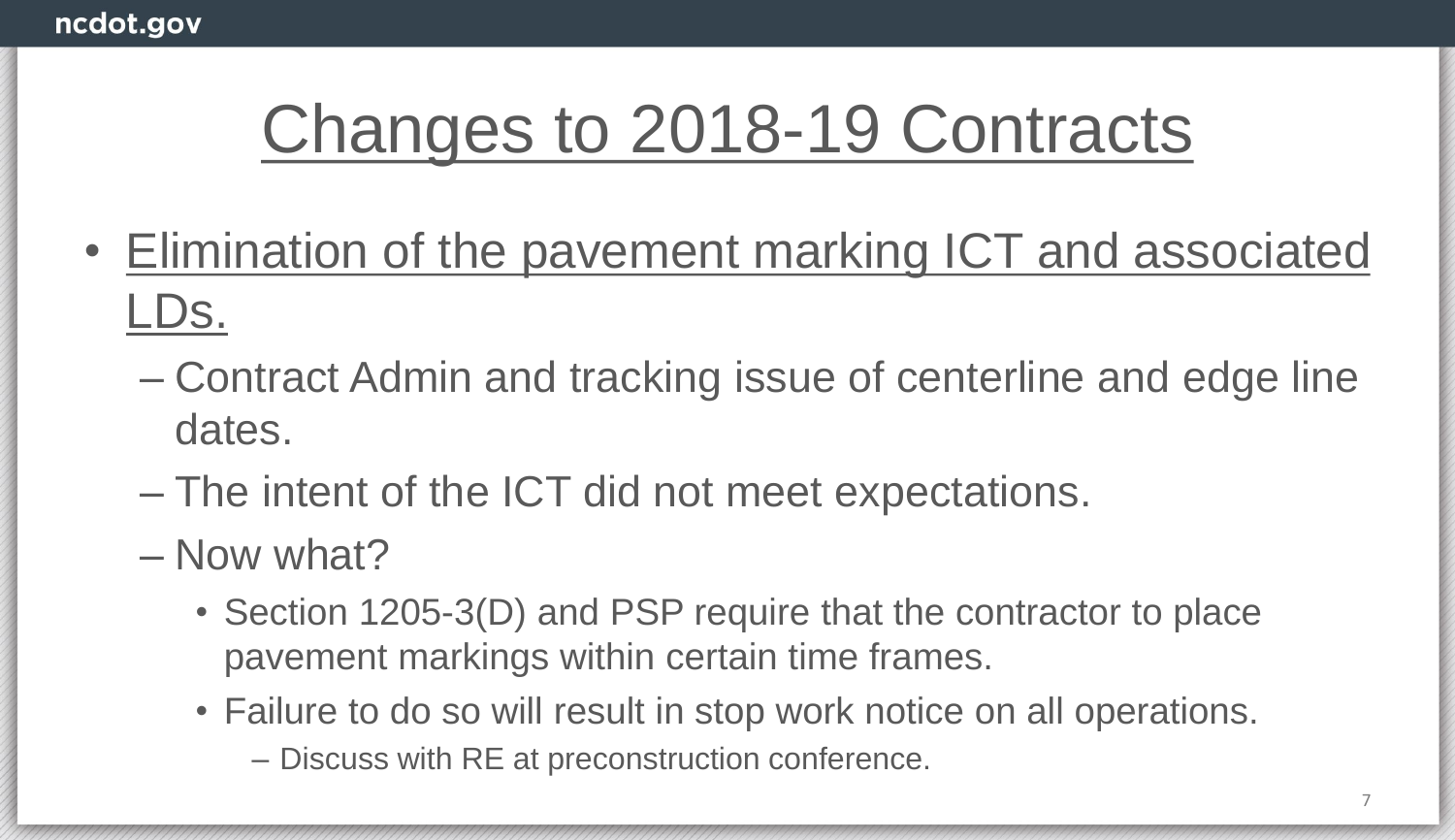## Changes to 2018-19 Contracts

- AST
	- Using lightweight aggregate as top mat.
		- Hope to produce a better product
		- Less dust
		- More acceptable to the public.
	- Still require that the contractor to adjust rates of emulsion and aggregate to meet physical and environmental conditions of the map.
		- Discuss proposed rates with RE.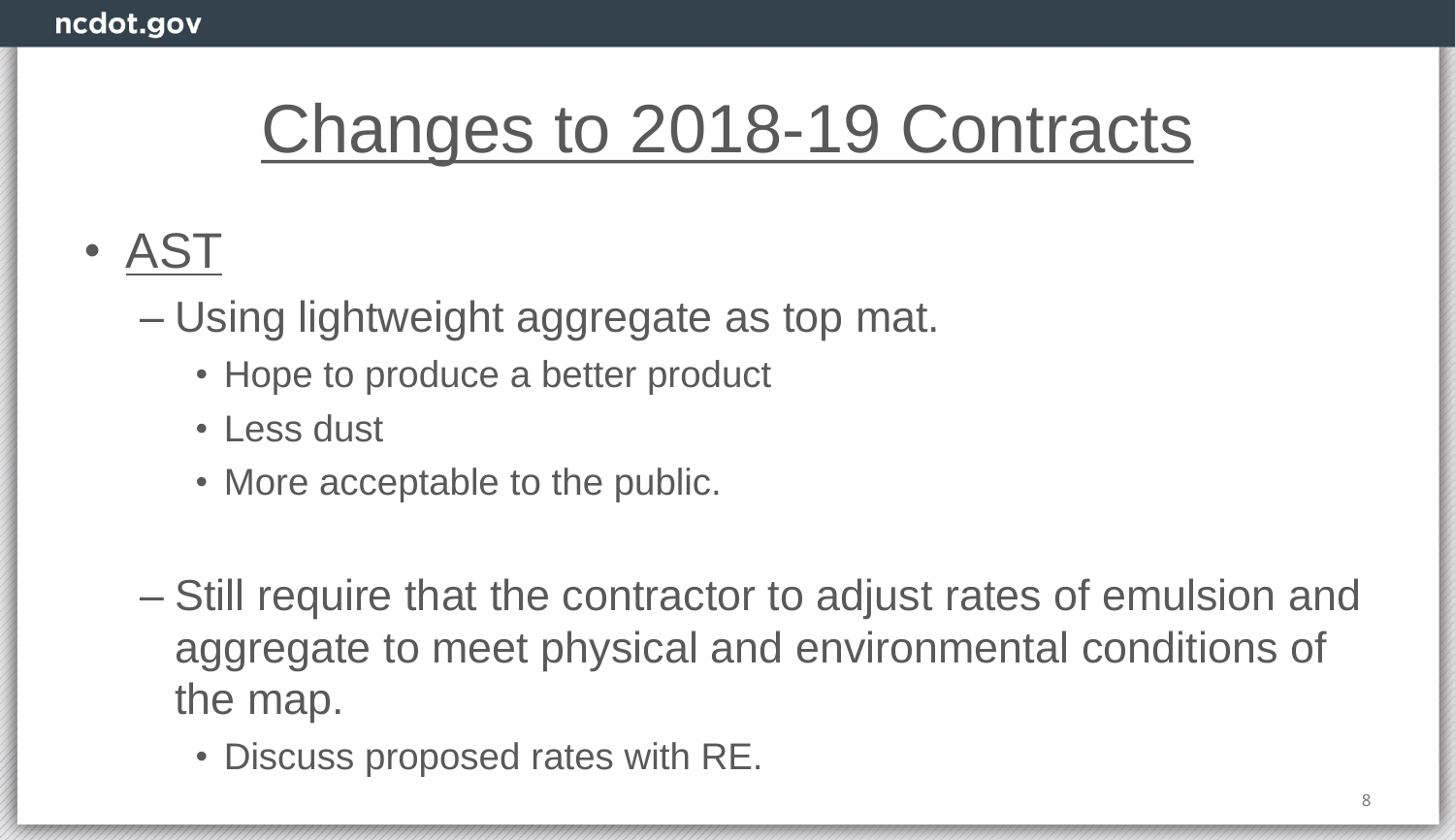## Current Major Projects

- I-5893 I-85 Pavement rehab Finishing up
- I-5894 I-85 Pavement rehab Available May 2017
- R-3100 NC 16 widening Available May 2017
- R-2707C US 74 Bypass Available June 17
- U-3633 NC 273 Widening Available July 2017

- 
- I-5000 US 321/I-85 Int. Available August 2017
	-
- R-2707F US 74 Bypass Paving Available April 2018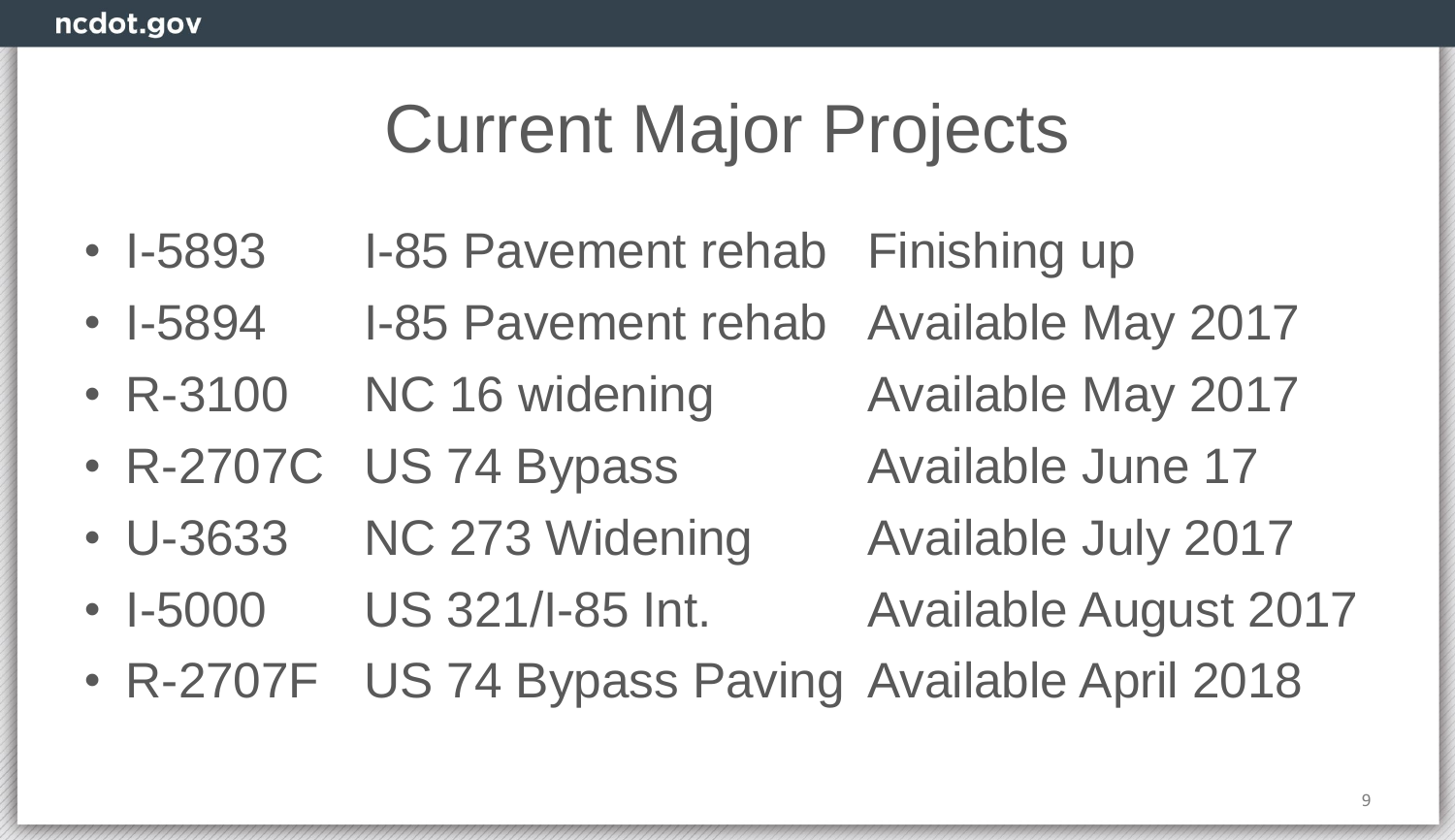## Future Major Projects

- I-5915 I-40 Pavement Rehab May 2018 let
	- MM 130.7 in Catawba to MM150.2 in Iredell Co.
- I-3819B I-40/I-77 Interchange Design Build
	- Advertise in March 18 Let in September 18
- R-2307B NC 150 widening July 2019 let
	-

- Catawba River to US 21 in Mooresville
- U-4700A US 321 Widening 2021 let
	- US 70 to US 321 Bus
- R-2707 D/E US 74 Bypass 2021 let
	- Last two sections of the bypass.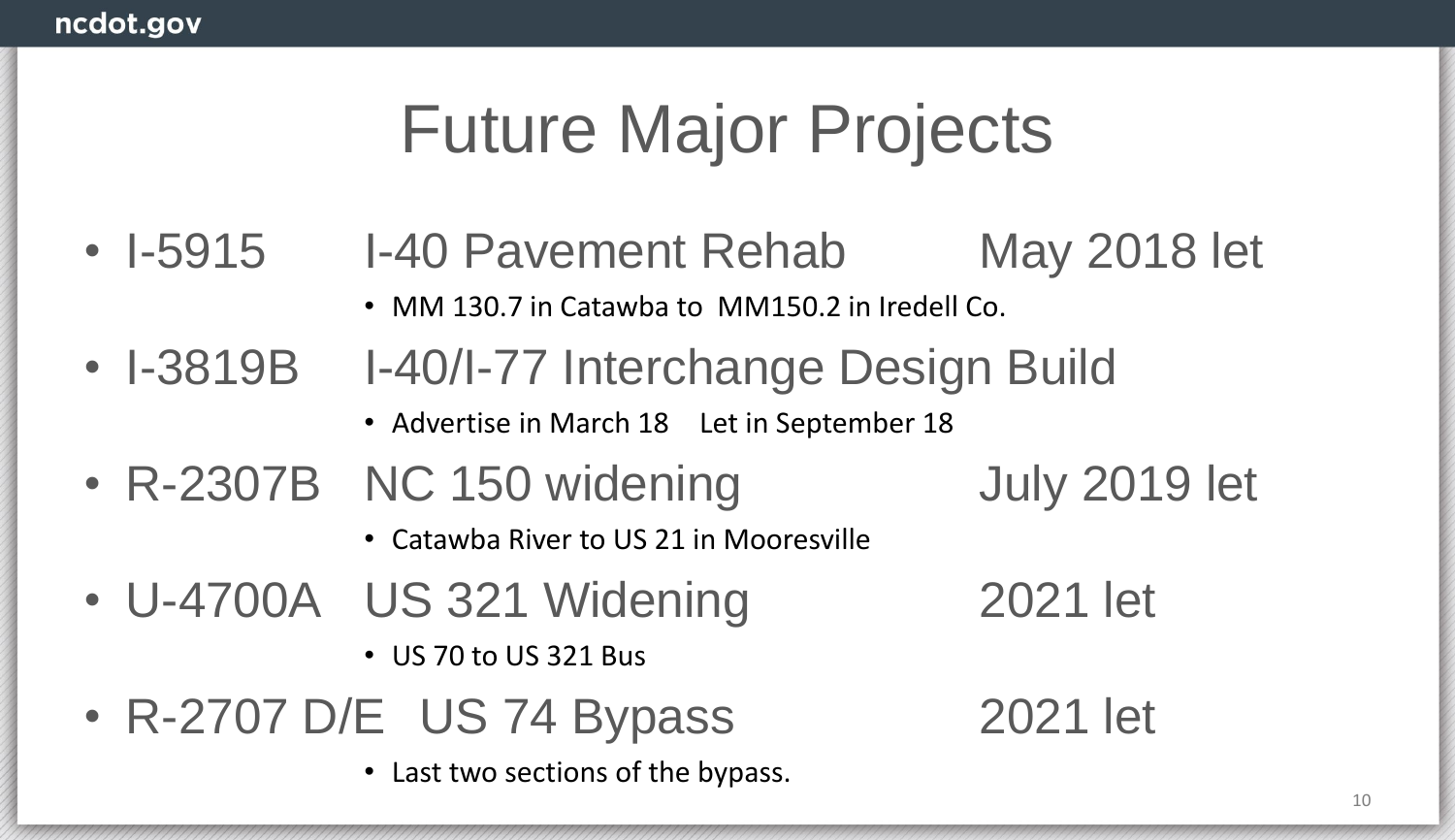# Other Projects– Division Managed, Bridge, and TIP Projects

**Total Projects Let excluding Resurfacing and Pavement Preservation**

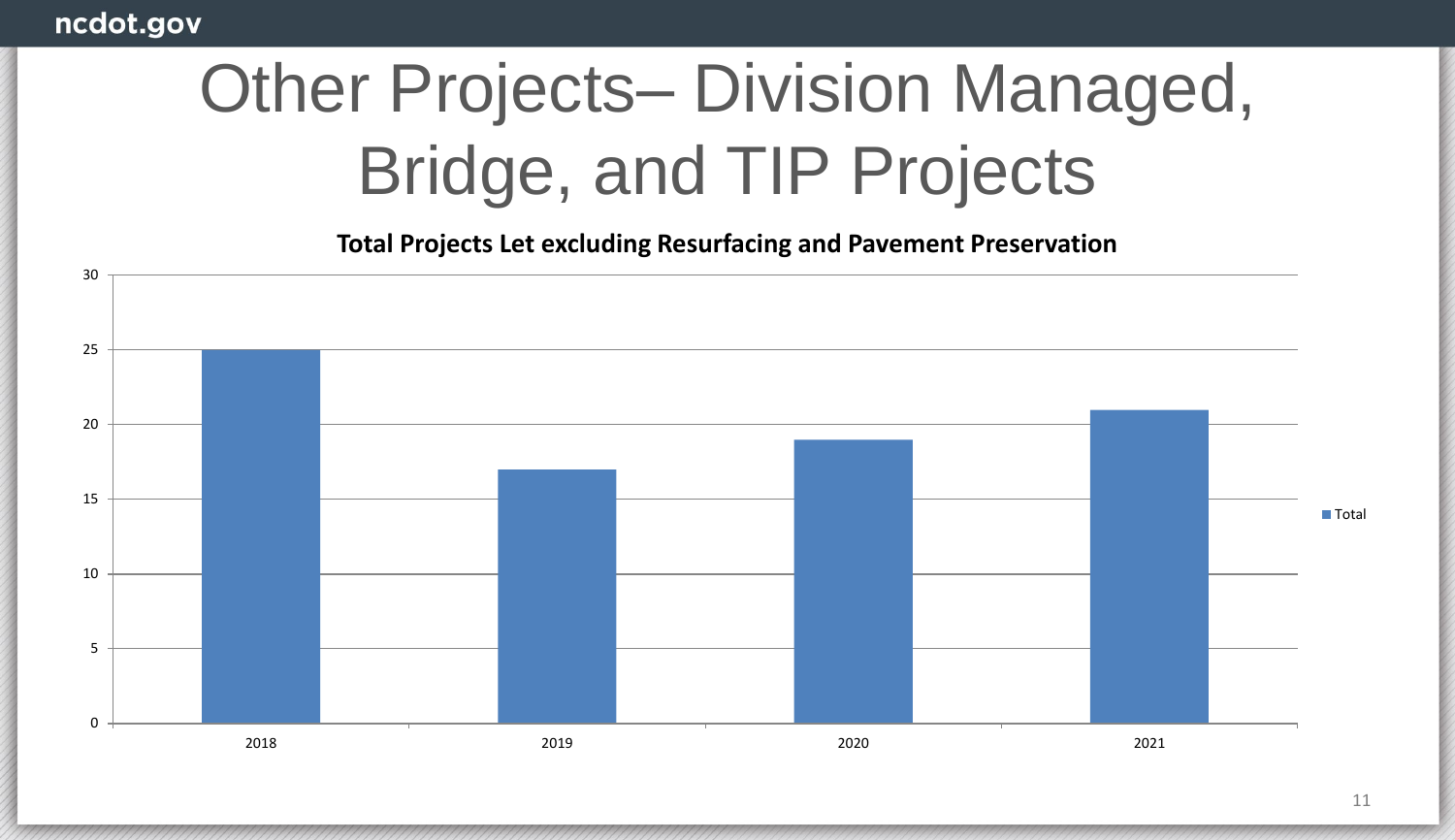- Pavement Markings
	- Delay in getting long life markings placed or they fail. Why?
	- Pre-marking lines fade, become invisible at night and during inclement weather.
	- Division contract changes will help.
		- Until then we need you to be responsive to our requests to mitigate the safety issues. Especially on our higher volume interstates and primary routes?
	- What other suggestions do you have?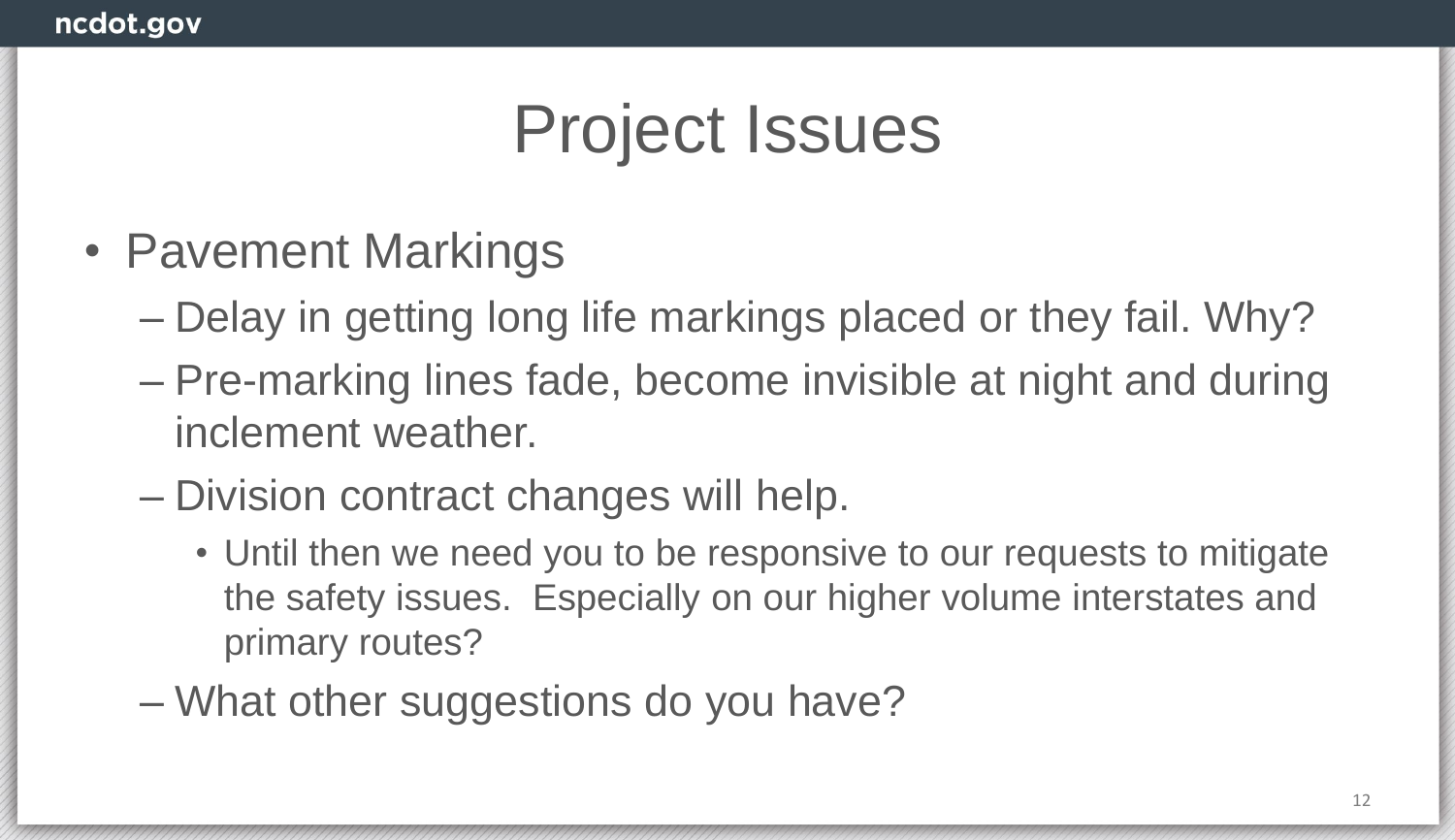- Project Delivery
	- Why are we not making the completion dates?
	- What can we do to help you be successful?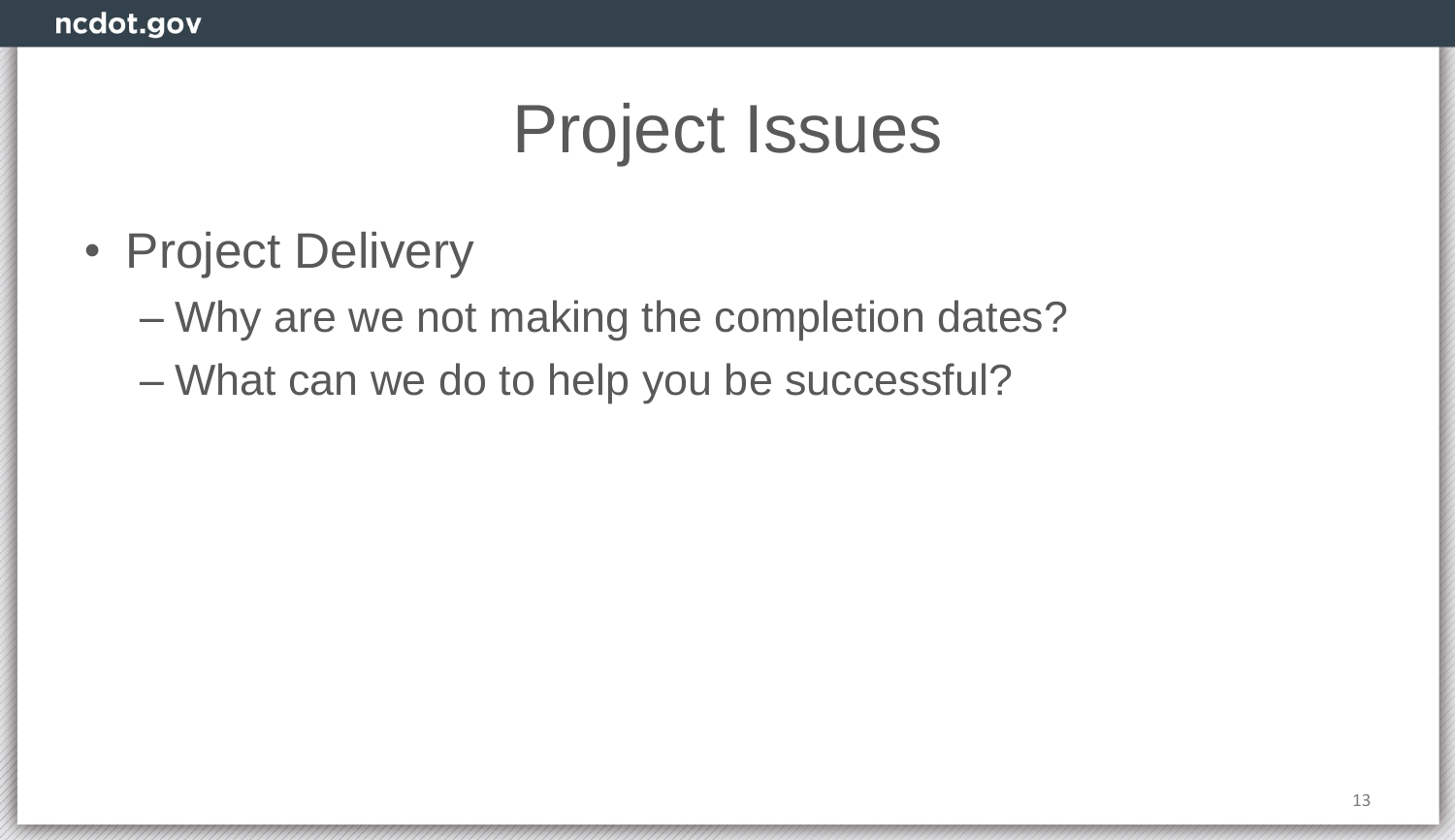- Problem Resolution
	- How do you deal with issues that arise on the project?
	- Some suggestions:
		- Read the specifications and the PSPs.
		- Develop a good work plan; discuss with DOT staff.
		- Discuss the problem VERBALLY. Why not solely rely on email and text messages.
		- Start with project personnel. Elevate when necessary.
		- Take ownership of the problem.
		- Take pictures of the issues that help define the problem.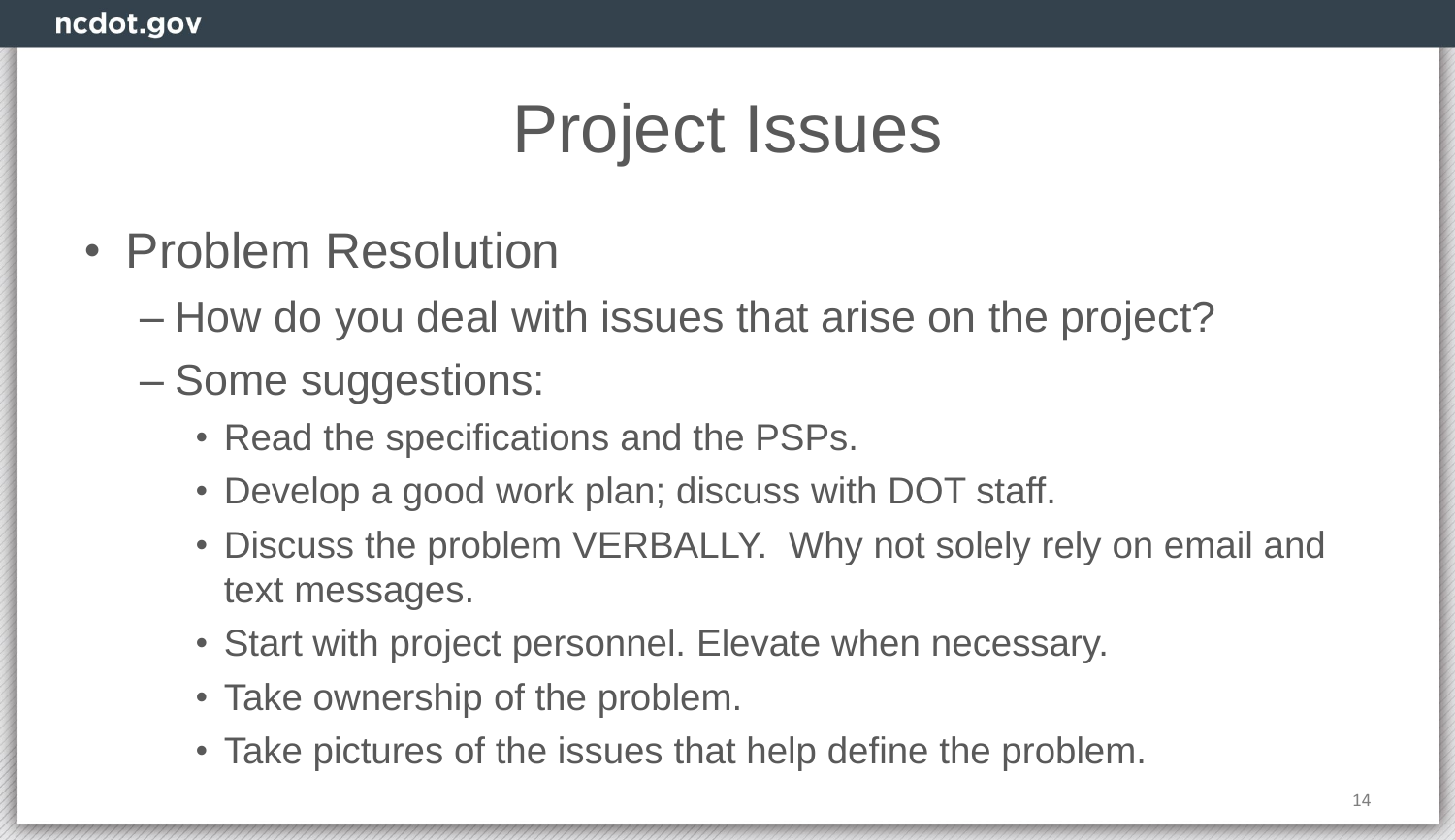#### • Signs

- Cover signs as required by standard
	- If installed more than 7 days prior to work.
	- If map is inactive for more than 14 days.
	- Think about where we place signs before we install them.
- Advanced Warnings signs (2016 Asphalt Summit)
	- Acceptable to use portable supports on low impacts, low volume routes where **all** work is completed in 7 days.
	- Ex. Subdivisions, low volume AST routes, no outlets roads less than 1 mile in length.
	- Consult RE for questions.
	- Remove once map is substantially complete(paving, shoulders, pavement markings)
	- Will it help to add a line item to the contract for AWS portable?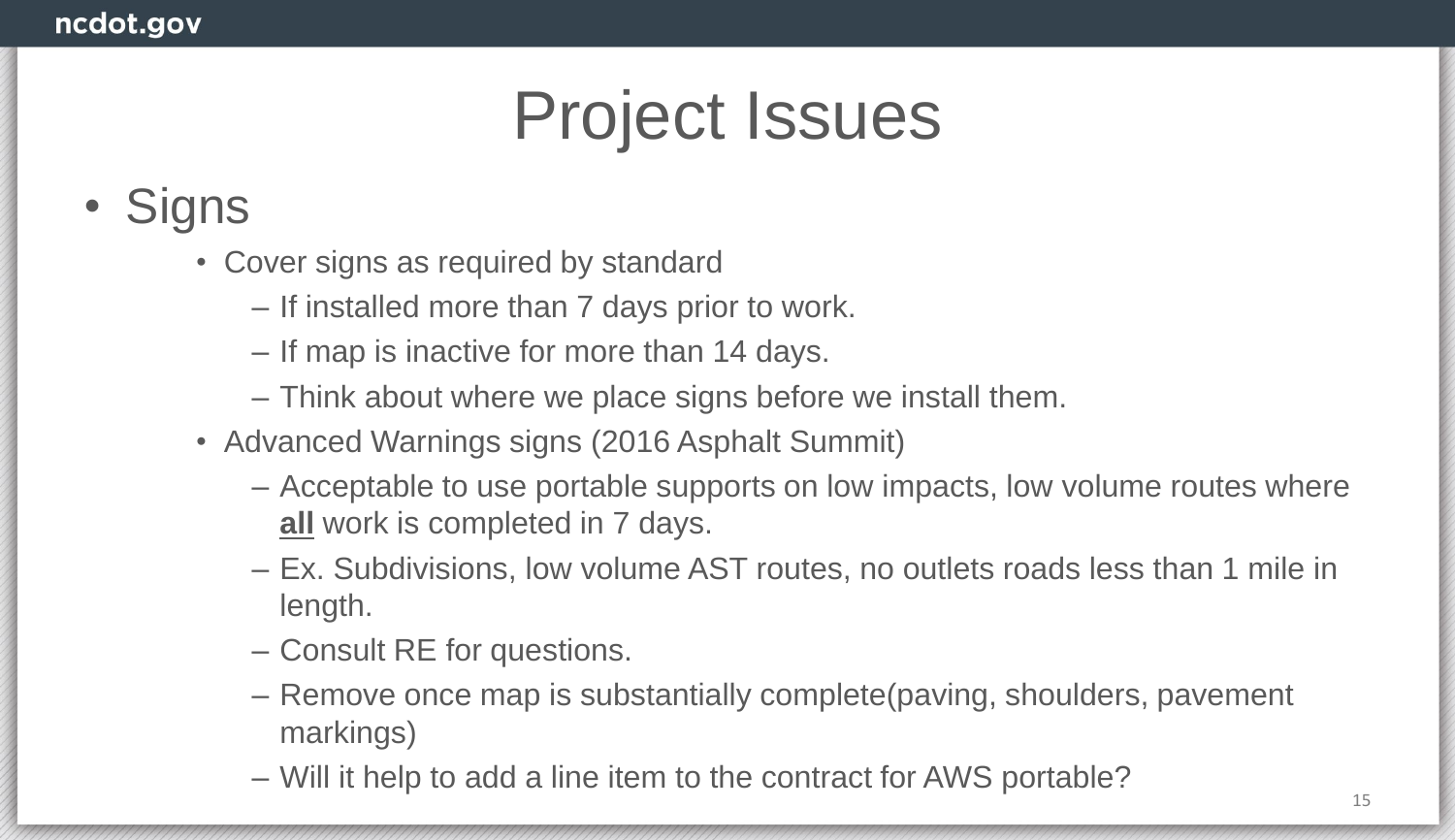- Work Zone Traffic Control for Interstate/Freeway Projects – Pre-staging of WZ TCDs
	- Signs and TCDs can be staged on the shoulder
		- Single lane closure Up to 1 hour prior to ICT time.
		- Double or Triple closure Up to 2 hours prior to ICT time.
		- FAB and CMS lane closure message cannot be activated until 30 min, prior to ICT time.
			- CMS should have message to SLOW DOWN Workers present during staging
		- Police need to be on site while staging.
	- Removal
		- FAB and CMS must be turned off when lane is opened.
		- Signs and TCD can be removed from shoulder after lane is opened.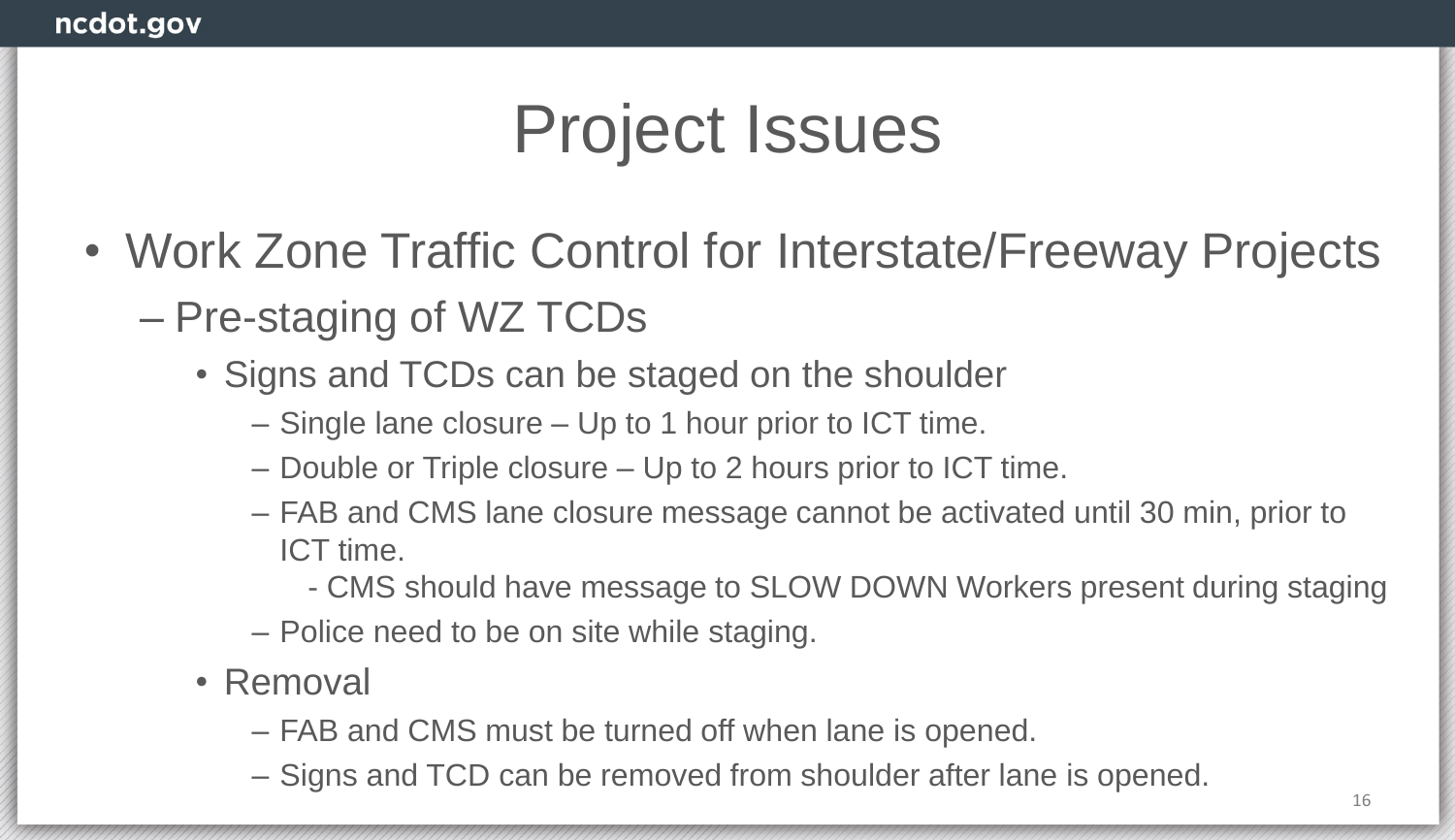#### Work Zone Traffic Control for Interstate/Freeway Projects

- WZ Speed Limit Signs & Digital Speed Limit Signs
	- State Traffic Engineer must issue an ordinance to change speed limit. Ordinance must be receive before installation. – NCDOT will determine speed limits.
- WZ Presence Lighting and Seq. Flashing Warning Lights – WZPL – alerts motorists of the WZ
	- SFWL on tapers to direct traffic which way to merge.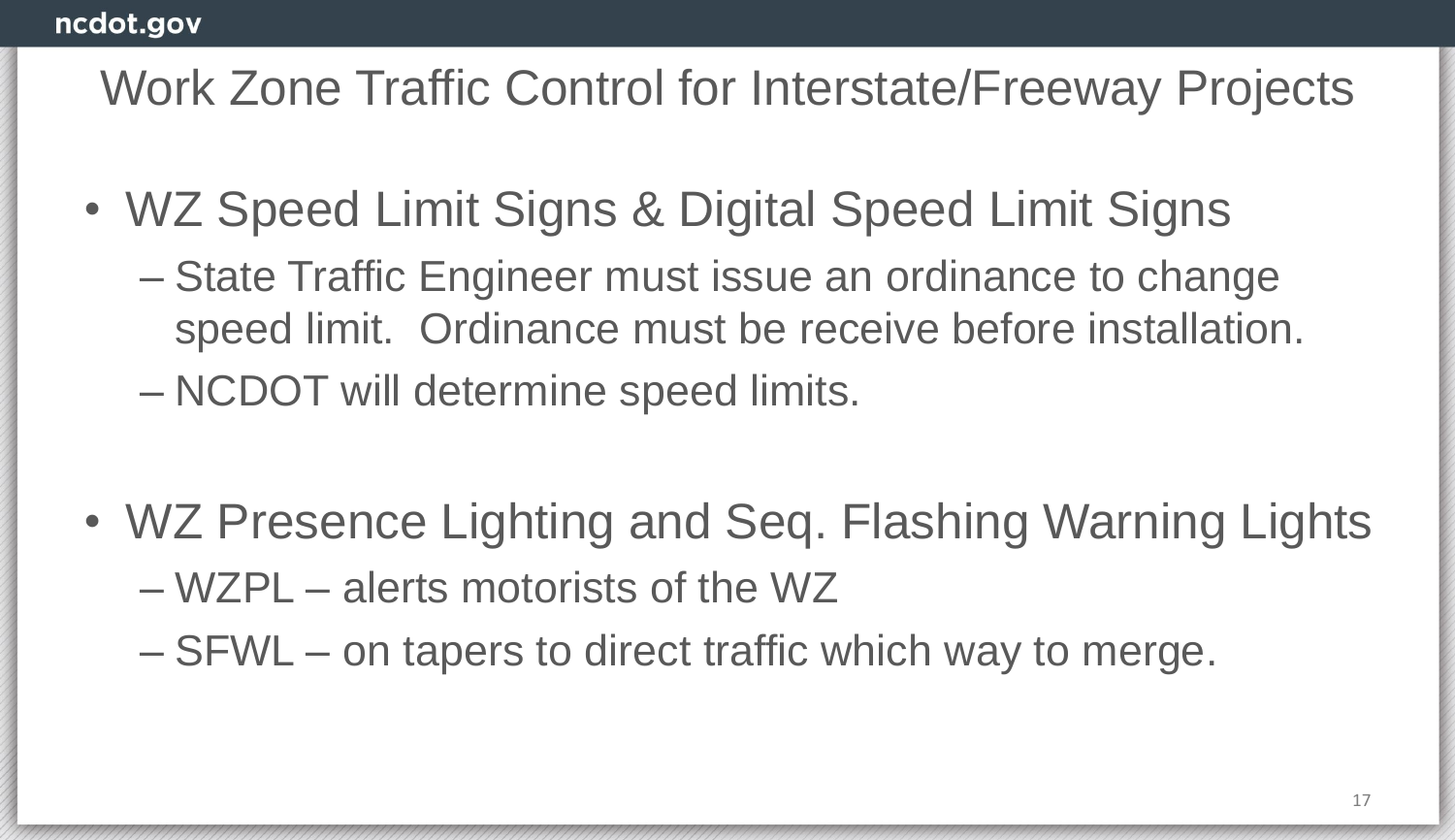#### Work Zone Traffic Control for Interstate/Freeway Projects

- Law Enforcement
	- Minimum of 2 LEO for mainline closure
		- Add 2 LEO for ramps if closed with mainline.
- Temp Traffic Control
	- Drums are recommended for night work.
	- Skinny drums can be used , but not in taper (drums only)
		- Skinny drums should be spaced 20 feet apart.